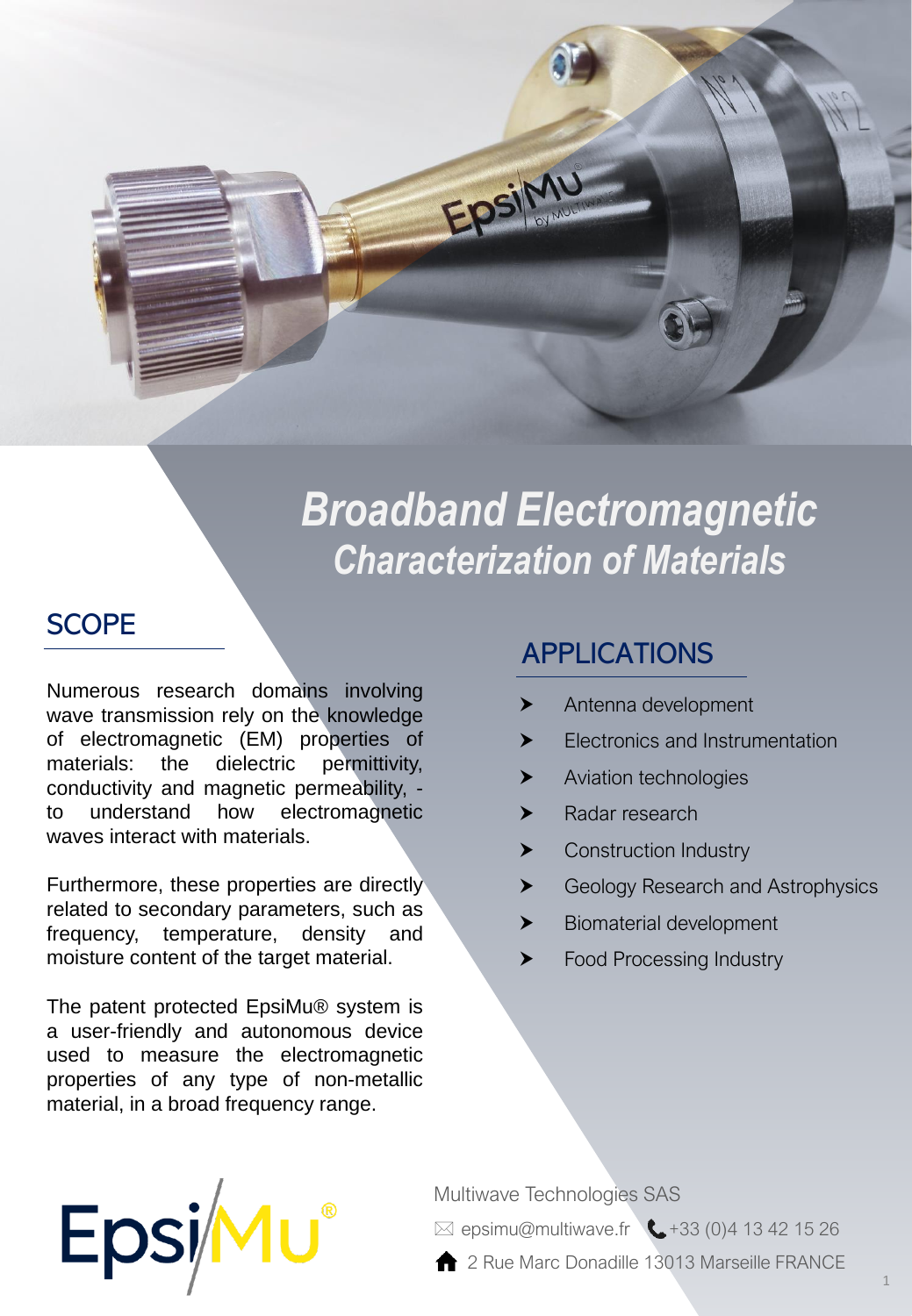# SYSTEM OVERVIEW

The EpsiMu® coaxial transmission lines were developed to measure the complex electromagnetic parameters of a wide range of materials. More specifically, properties such as the complex dielectric permittivity, complex magnetic permeability, conductivity and loss tangent (or dielectric loss) can be determined on a wide frequency range, typically from a few tenths of MHz to a few tenths of GHz. The EpsiMu® PE13 & 7mm Complete Kit includes both of our most popular coaxial transmission lines, 7mm and PE13, as well as the dedicated software. This equipment was designed to be used with a calibrated Vector Network Analyzer (VNA).

Depending on the application, a few different transmission lines are available in the form of Measurement Kits.

# EpsiMu® 7mm

The EpsiMu® 7mm cell allows characterizing solid materials up to 18 GHz. When using EpsiMu® 7mm, the solid samples require an external diameter of 7 mm and an internal diameter of 3 mm; sample thickness should be higher than a few millimeters and inferior to λ/2. This coaxial line is an air-line type of cell, having two dissociable PC7 connectors, which allow a quick insertion of the solid sample*.*

#### EpsiMu® PE13

**EpsiMu** 

EpsiMu<sup>®</sup> PE13 can be used to characterize any sort of materials up to 8 GHz. With the PE13 transmission line, solid materials need to be shaped into a washer of the same internal dimensions as the coaxial line. The external diameter of the propagation line's sample holder is 13 mm, and the internal diameter is 5.65 mm.

Multiwave Technologies SAS

 $\boxtimes$  epsimu@multiwave.fr  $\bigcup$  +33 (0)4 13 42 15 26

2 Rue Marc Donadille 13013 Marseille FRANCE

 $\overline{2}$ 





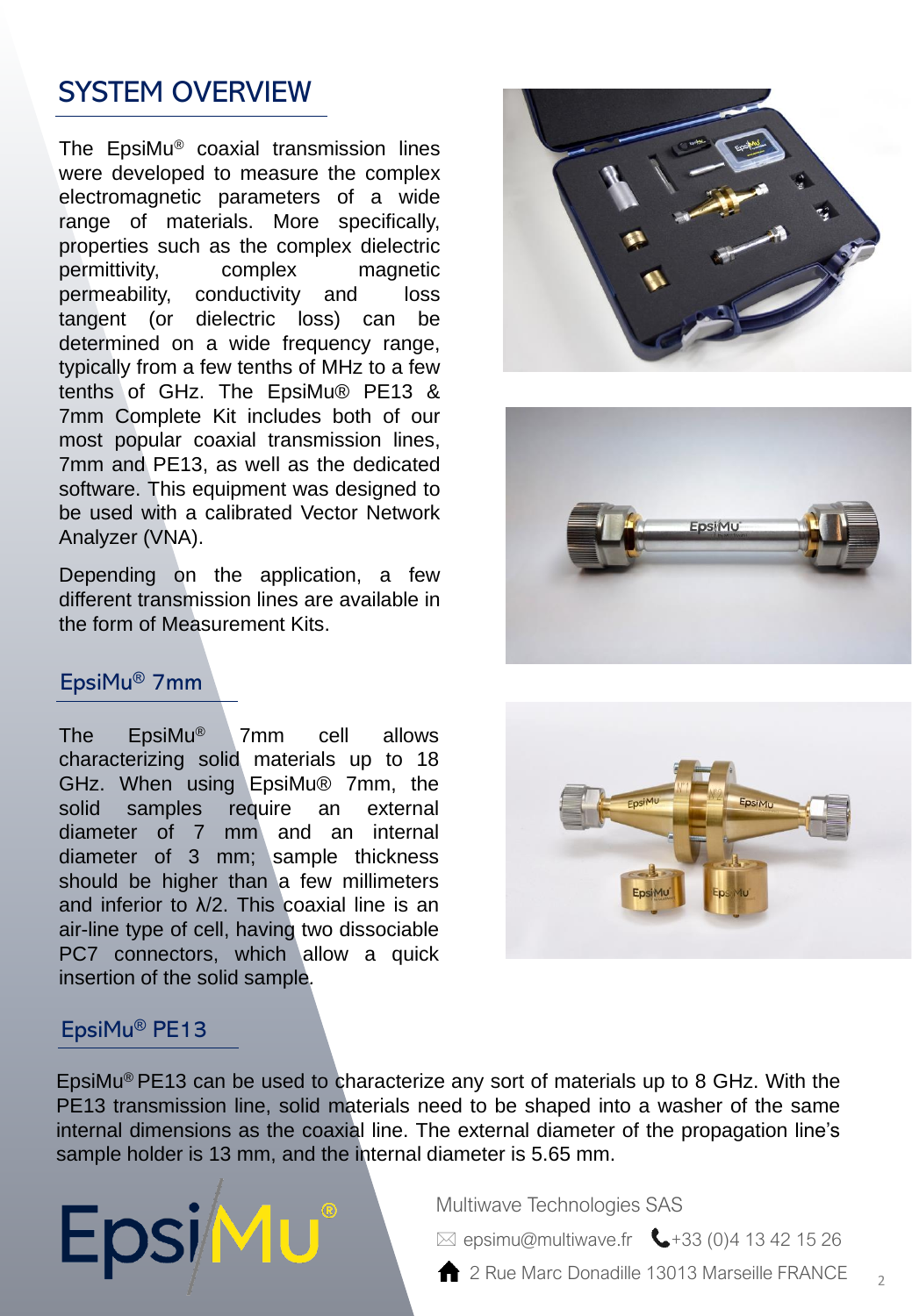#### EpsiMu® PE13 (cont.)

The thickness of the sample is not set, and it can be comprised between a few millimeters and the maximal length of the sample holder, either 6 mm, 12 mm, 24mm or 30mm. When measuring liquids or powdery materials, the sample holder must be completely filled to avoid any measurement errors due to air gaps. The detachable sample holder was conceived to contain any kind of material, due to the dielectric partitions that delimitate the confinement area.

#### EpsiMu® PE25.4

The EpsiMu® PE25.4 is an individual cell with detachable sample holder. The outer conductor has a diameter of 25.4 mm and the inner conductor has a diameter of 11mm. It was especially conceived to measure the electromagnetic permittivity of soil core samples. Extraction stainless steel accessories, included in the EpsiMu® PE25.4mm Kit, provide an easy approach to extract and insert core samples into the sample-holder.

#### EpsiMu® PE50 and PE100

Epsimu®

The EpsiMu® PE50 and PE100 cells are extensions of the EpsiMu® PE13 cell. With an inner/outer diameter ratio of 21.7/50mm and 43.5/100mm, the PE50 and PE100 extensions are especially designed to measure large-granulate soils or granulated concrete, within low frequencies.







Image courtesy of P. Sabouroux, Institut Fresnel, Aix-Marseille University.

3

*Other sizes may be manufactured upon request* 

Multiwave Technologies SAS

 $\boxtimes$  epsimu@multiwave.fr  $\bigcup$  +33 (0)4 13 42 15 26

**2** Rue Marc Donadille 13013 Marseille FRANCE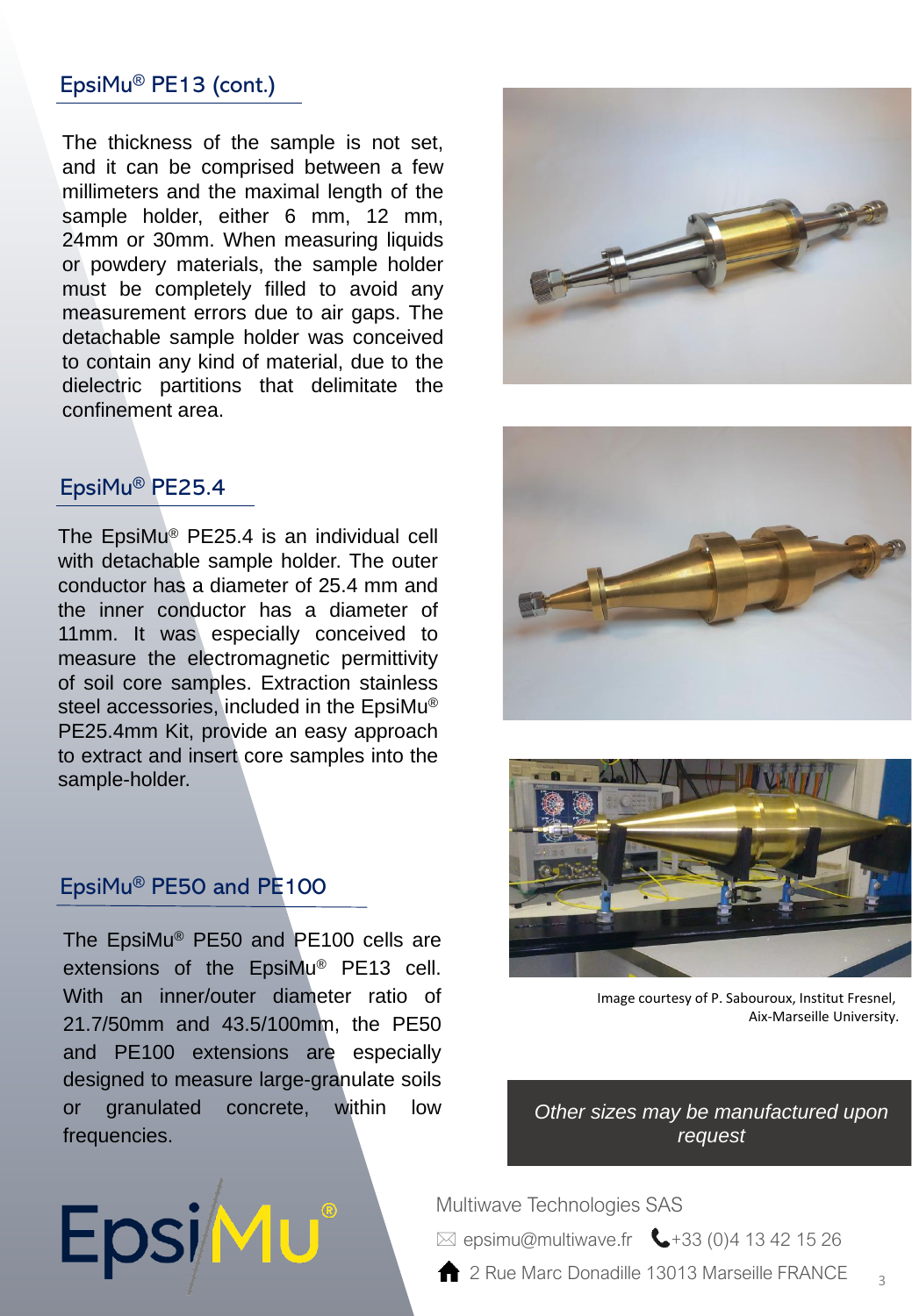# **SOFTWARE**

The EpsiMu® toolkits include a dedicated software (more information is available at [www.epsimu.com\)](http://www.epsimu.com/). The current version is EpsiMu® software v.5.0.10.

A multiple-measurement display allows comparing the four main parameters, as well as the S-Parameters of the transmission line and the sample.

The software recognizes direct acquisitions from a selected library of VNA brands and models. If your VNA is not on the list, we'll create your own dedicated plugin!

#### VNA PLUGIN LIBRARY

- Anristu MS20XX Series
- ▶ Anritsu Shockline<sup>TM</sup> Series
- ▶ Rhode & Schwarz ZVL, ZVA, ZNB
- $\blacktriangleright$  Keysight N5222, E5071
- Keysight P937x Series
- Picotech PicoVNA

| M Epsimu 5.0.8                     |                               |                                |                          |                                                                                                                                                                                                                                                                                                                                                                                                                                                                    |                   |                                                             |                                           |                      |                        |                                |                    | $\times$<br>$\Box$ |
|------------------------------------|-------------------------------|--------------------------------|--------------------------|--------------------------------------------------------------------------------------------------------------------------------------------------------------------------------------------------------------------------------------------------------------------------------------------------------------------------------------------------------------------------------------------------------------------------------------------------------------------|-------------------|-------------------------------------------------------------|-------------------------------------------|----------------------|------------------------|--------------------------------|--------------------|--------------------|
| Janela                             |                               |                                |                          |                                                                                                                                                                                                                                                                                                                                                                                                                                                                    |                   |                                                             |                                           |                      |                        |                                |                    |                    |
|                                    |                               |                                |                          |                                                                                                                                                                                                                                                                                                                                                                                                                                                                    |                   |                                                             |                                           |                      |                        |                                |                    |                    |
|                                    |                               |                                | i                        |                                                                                                                                                                                                                                                                                                                                                                                                                                                                    |                   |                                                             |                                           |                      |                        |                                |                    |                    |
| File                               | <b>ID Card</b><br>Connection  | Plugins                        | <b>Settings</b><br>About |                                                                                                                                                                                                                                                                                                                                                                                                                                                                    |                   |                                                             |                                           |                      |                        |                                |                    |                    |
| <b>Measurements</b>                | About : teflon_2              |                                |                          |                                                                                                                                                                                                                                                                                                                                                                                                                                                                    |                   |                                                             |                                           |                      |                        |                                |                    |                    |
| APU10_Temp                         |                               |                                |                          | $\begin{array}{c c c c c c} \hline \multicolumn{3}{c }{\textbf{I}} & \multicolumn{3}{c }{\textbf{I}} & \multicolumn{3}{c }{\textbf{I}} & \multicolumn{3}{c }{\textbf{I}} & \multicolumn{3}{c }{\textbf{II}} & \multicolumn{3}{c }{\textbf{III}} & \multicolumn{3}{c }{\textbf{III}} & \multicolumn{3}{c }{\textbf{III}} & \multicolumn{3}{c }{\textbf{III}} & \multicolumn{3}{c }{\textbf{III}} & \multicolumn{3}{c }{\textbf{III}} & \multicolumn{3}{c }{\textbf$ |                   |                                                             | Data: teflon 7mm                          |                      |                        |                                |                    |                    |
| <b>O</b> About<br>Data             | <b>Acquisition parameters</b> |                                | Cl_12mm                  |                                                                                                                                                                                                                                                                                                                                                                                                                                                                    |                   | Permittivity / Permeability v<br>MHz<br>Data:<br>Frequency: |                                           |                      |                        | $\checkmark$<br>Acquisition: 1 |                    |                    |
| <b>Graphics</b>                    | Measurement name:<br>teflon_2 |                                | $d1$ :                   | 96.60 mm                                                                                                                                                                                                                                                                                                                                                                                                                                                           |                   |                                                             |                                           |                      |                        |                                |                    |                    |
| $\mathbf{f} = \mathbf{f}$ teflon 2 | Date:                         | 2020/1/14                      | d2:                      | 123.10 mm                                                                                                                                                                                                                                                                                                                                                                                                                                                          |                   |                                                             |                                           | <b>Frequency</b>     | $\varepsilon$ ' direct | $\varepsilon$ ' indirect       | $\delta \epsilon'$ | ε" direct          |
| <b>About</b>                       | Place:                        | Home                           | a1:                      | $-1.95e-14$                                                                                                                                                                                                                                                                                                                                                                                                                                                        |                   |                                                             | $\mathbf{1}$                              | 1.000                | 32.333                 | 17.605                         | 275.879            | 0.0                |
| Data<br><b>Graphics</b>            |                               | 11.00 mm                       | a2:                      | $-1.95e-14$                                                                                                                                                                                                                                                                                                                                                                                                                                                        |                   |                                                             | $\overline{2}$<br>$\overline{\mathbf{3}}$ | 40.995<br>80.990     | 3.249<br>2.772         | 1.592<br>2.277                 | 3.607<br>1.843     | 0.300<br>1,471     |
| teflon_7mm                         | Sample thickness:             |                                | b1:<br>b2:               | $-0.0494$                                                                                                                                                                                                                                                                                                                                                                                                                                                          |                   |                                                             | 4                                         | 120.985              | 1.970                  | 2.275                          | 1.263              | 0.736              |
| <b>About</b>                       | Number of acquisitions :      | $\overline{2}$                 |                          | $-0.0494$                                                                                                                                                                                                                                                                                                                                                                                                                                                          |                   |                                                             | 5                                         | 160,980              | 1.934                  | 2.155                          | 1.196              | 0.288              |
| Data                               | Numbre of points:             | 601                            | Type:                    | Base                                                                                                                                                                                                                                                                                                                                                                                                                                                               |                   |                                                             | 6                                         | 200.975              | 1.980                  | 1.967                          | 0.988              | 0.022              |
| <b>Graphics</b>                    | Frequency:                    | 0.001GHz - 8.0GHz              |                          |                                                                                                                                                                                                                                                                                                                                                                                                                                                                    |                   |                                                             | $\overline{7}$                            | 240.970              | 2.539                  | 1.631                          | 0.851              | 0.033              |
| <b>E</b> peek2<br><b>About</b>     |                               |                                |                          |                                                                                                                                                                                                                                                                                                                                                                                                                                                                    |                   |                                                             | 8                                         | 280.965              | 2.302                  | 1.786                          | 0.698              | 0.405              |
| Data                               |                               |                                |                          |                                                                                                                                                                                                                                                                                                                                                                                                                                                                    |                   |                                                             | $\overline{9}$                            | 320.960              | 2.124                  | 1.961                          | 0.635              | 0.367              |
| <b>Graphics</b>                    |                               |                                |                          |                                                                                                                                                                                                                                                                                                                                                                                                                                                                    |                   |                                                             | 10<br>11                                  | 360.955<br>400.950   | 2.067<br>2.108         | 2.063<br>2.040                 | 0.607<br>0.614     | 0.233<br>0.048     |
|                                    |                               |                                | Permittivity             |                                                                                                                                                                                                                                                                                                                                                                                                                                                                    |                   |                                                             | 12 <sup>2</sup>                           | 440.945              | 2.321                  | 1.945                          | 0.552              | 0.126              |
|                                    |                               |                                |                          |                                                                                                                                                                                                                                                                                                                                                                                                                                                                    |                   |                                                             | 13                                        | 480.940              | 2.240                  | 1.977                          | 0.550              | 0.197              |
|                                    | 14                            |                                |                          |                                                                                                                                                                                                                                                                                                                                                                                                                                                                    |                   | $1 - \text{peek2}$                                          | 14                                        | 520.935              | 2.163                  | 2.032                          | 0.531              | 0.159              |
|                                    |                               |                                |                          |                                                                                                                                                                                                                                                                                                                                                                                                                                                                    |                   | $1 - \text{peek2}$                                          | 15                                        | 560.930              | 2.179                  | 1.968                          | 0.477              | 0.097              |
|                                    |                               |                                |                          |                                                                                                                                                                                                                                                                                                                                                                                                                                                                    |                   | 1 - teflon                                                  | 16                                        | 600.925              | 2.238                  | 2.104                          | 0.432              | 0.097              |
|                                    | 12                            |                                |                          |                                                                                                                                                                                                                                                                                                                                                                                                                                                                    |                   | $1 - APU10$                                                 | 17                                        | 640.920              | 2.246                  | 2.176                          | 0.401              | 0.148              |
|                                    |                               |                                |                          |                                                                                                                                                                                                                                                                                                                                                                                                                                                                    |                   |                                                             | 18                                        | 680.915              | 2.217                  | 2.195                          | 0.375              | 0.186              |
|                                    |                               |                                |                          |                                                                                                                                                                                                                                                                                                                                                                                                                                                                    |                   |                                                             | 19<br>20                                  | 720.910<br>760.905   | 2.169<br>2.253         | 2.214<br>2.110                 | 0.326<br>0.307     | 0.109<br>0.103     |
|                                    | 10                            |                                |                          |                                                                                                                                                                                                                                                                                                                                                                                                                                                                    |                   |                                                             | 21                                        | 800.900              | 2.269                  | 2.167                          | 0.298              | 0.160              |
|                                    |                               |                                |                          |                                                                                                                                                                                                                                                                                                                                                                                                                                                                    |                   |                                                             | 22                                        | 840.895              | 2.252                  | 2.253                          | 0.286              | 0.180              |
|                                    | 8                             |                                |                          | <b>Contractor</b> Chicago Constitution                                                                                                                                                                                                                                                                                                                                                                                                                             |                   |                                                             | 23                                        | 880.890              | 2.196                  | 2.243                          | 0.277              | 0.241              |
|                                    |                               |                                |                          |                                                                                                                                                                                                                                                                                                                                                                                                                                                                    |                   |                                                             | 24                                        | 920.885              | 2.165                  | 2.237                          | 0.248              | 0.161              |
|                                    |                               |                                |                          |                                                                                                                                                                                                                                                                                                                                                                                                                                                                    |                   |                                                             | 25                                        | 960.880              | 2.212                  | 2.160                          | 0.240              | 0.154              |
|                                    | 6                             |                                |                          |                                                                                                                                                                                                                                                                                                                                                                                                                                                                    |                   |                                                             | 26                                        | 1000.875             | 2.240                  | 2.115                          | 0.244              | 0.188              |
|                                    |                               |                                |                          |                                                                                                                                                                                                                                                                                                                                                                                                                                                                    |                   |                                                             | 27<br>28                                  | 1040.870<br>1080.865 | 2.246<br>2.171         | 2.206<br>2.232                 | 0.234<br>0.214     | 0.219<br>0.278     |
|                                    | 4                             |                                |                          |                                                                                                                                                                                                                                                                                                                                                                                                                                                                    |                   |                                                             | 29                                        | 1120.860             | 2.139                  | 2.250                          | 0.218              | 0.186              |
|                                    |                               |                                |                          |                                                                                                                                                                                                                                                                                                                                                                                                                                                                    |                   |                                                             | 30                                        | 1160.855             | 2191                   | 2.205                          | 0.211              | 0.209              |
|                                    |                               |                                |                          |                                                                                                                                                                                                                                                                                                                                                                                                                                                                    |                   |                                                             | $\epsilon$                                |                      |                        |                                |                    |                    |
|                                    | $\overline{2}$                |                                |                          |                                                                                                                                                                                                                                                                                                                                                                                                                                                                    |                   |                                                             |                                           |                      |                        |                                |                    |                    |
|                                    |                               |                                |                          |                                                                                                                                                                                                                                                                                                                                                                                                                                                                    |                   |                                                             |                                           |                      |                        |                                |                    |                    |
|                                    | 0                             |                                |                          |                                                                                                                                                                                                                                                                                                                                                                                                                                                                    |                   |                                                             |                                           |                      |                        |                                |                    |                    |
|                                    | $\Omega$                      | $\overline{2}$<br>$\mathbf{1}$ | 3<br>4                   | 5<br>6                                                                                                                                                                                                                                                                                                                                                                                                                                                             | $\overline{7}$    | 8                                                           |                                           |                      |                        |                                |                    |                    |
|                                    |                               |                                | Frequency (Hz)           |                                                                                                                                                                                                                                                                                                                                                                                                                                                                    | 1e9               |                                                             |                                           |                      |                        |                                |                    |                    |
|                                    |                               |                                |                          |                                                                                                                                                                                                                                                                                                                                                                                                                                                                    |                   |                                                             |                                           |                      |                        |                                |                    |                    |
|                                    | $\,$ $\,$                     |                                |                          |                                                                                                                                                                                                                                                                                                                                                                                                                                                                    |                   |                                                             |                                           |                      |                        |                                |                    | $\,$               |
|                                    |                               | No plugin loaded               |                          |                                                                                                                                                                                                                                                                                                                                                                                                                                                                    | No vna connected! |                                                             |                                           |                      | v5.0.8 (Multiwave)     |                                |                    |                    |
|                                    |                               |                                |                          |                                                                                                                                                                                                                                                                                                                                                                                                                                                                    |                   |                                                             |                                           |                      |                        |                                |                    |                    |
|                                    |                               |                                |                          |                                                                                                                                                                                                                                                                                                                                                                                                                                                                    |                   |                                                             |                                           |                      |                        |                                |                    |                    |
|                                    | Multiwave Technologies SAS    |                                |                          |                                                                                                                                                                                                                                                                                                                                                                                                                                                                    |                   |                                                             |                                           |                      |                        |                                |                    |                    |
|                                    | V                             |                                |                          |                                                                                                                                                                                                                                                                                                                                                                                                                                                                    |                   |                                                             |                                           |                      |                        |                                |                    |                    |

**1** 2 Rue Marc Donadille 13013 Marseille FRANCE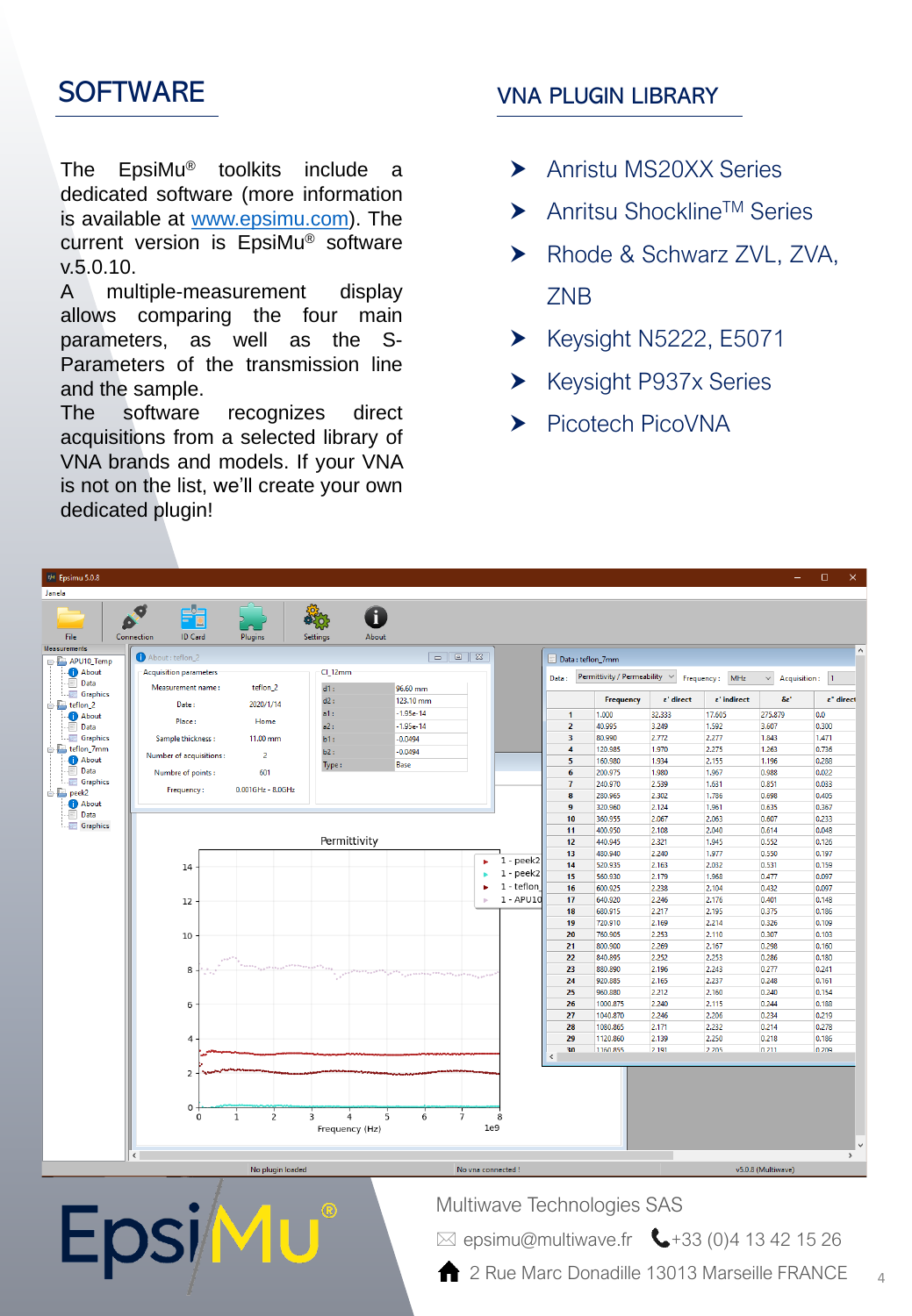# TECHNICAL PROPERTIES

Epsimu®

|                                                                  | EpsiMu® 7mm                                                                                                                     | EpsiMu® PE13                                                                                                | EpsiMu® PE25.4<br>$(1$ inch)                                               | EpsiMu® PE50                                                                                                  | EpsiMu® PE100                                                                                                 |  |  |  |  |  |
|------------------------------------------------------------------|---------------------------------------------------------------------------------------------------------------------------------|-------------------------------------------------------------------------------------------------------------|----------------------------------------------------------------------------|---------------------------------------------------------------------------------------------------------------|---------------------------------------------------------------------------------------------------------------|--|--|--|--|--|
| <b>Frequency Range</b>                                           | 1 MHz to 18 GHz                                                                                                                 | 1 MHz to 8 GHz                                                                                              | 1 MHz to 4.5 GHz                                                           | 1 MHz to 1.5 GHz                                                                                              | 1 MHz to 500 MHz                                                                                              |  |  |  |  |  |
| <b>Temperature</b><br>Range                                      | -30 $^{\circ}$ C to 85 $^{\circ}$ C                                                                                             | -30 $^{\circ}$ C to 85 $^{\circ}$ C                                                                         | N.A                                                                        | N.A                                                                                                           | N.A                                                                                                           |  |  |  |  |  |
| <b>Connectors (by</b><br>default)                                |                                                                                                                                 | $N_{male}$ -PC7/ $N_{female}$ -PC7                                                                          |                                                                            |                                                                                                               |                                                                                                               |  |  |  |  |  |
| <b>Inner conductor</b><br>diameter (mm)                          | 3.04                                                                                                                            | 5.65                                                                                                        | 11                                                                         | 21.7                                                                                                          | 43.5                                                                                                          |  |  |  |  |  |
| <b>Outer conductor</b><br>diameter (mm)                          | 7                                                                                                                               | 13                                                                                                          | 25.4                                                                       | 50                                                                                                            | 100                                                                                                           |  |  |  |  |  |
| Sample type                                                      | Washer-shaped<br>solids                                                                                                         | Solids, powders, liquids, etc.                                                                              |                                                                            |                                                                                                               |                                                                                                               |  |  |  |  |  |
| <b>Metallic samples</b>                                          |                                                                                                                                 | No                                                                                                          |                                                                            |                                                                                                               |                                                                                                               |  |  |  |  |  |
| Inhomogeneous<br>samples                                         | No                                                                                                                              | No                                                                                                          | Yes if grain size<br>$<$ 3 $mm$                                            | Yes if grain size<br><5mm                                                                                     | Yes if grain size<br>$<$ 10 $mm$                                                                              |  |  |  |  |  |
| Sample length<br>range (mm)                                      | 2 to a few mm $\left\langle \langle \frac{\lambda}{2} \rangle \right\rangle$                                                    | 2 to sample holder<br>length (6, 12, 24 or<br>30 mm)                                                        | Max. 50 mm                                                                 | Max. 40 mm                                                                                                    | Max. 60mm                                                                                                     |  |  |  |  |  |
|                                                                  |                                                                                                                                 | 6 mm: 0.65                                                                                                  |                                                                            |                                                                                                               | 382.1                                                                                                         |  |  |  |  |  |
| Sample holder                                                    | N.A.                                                                                                                            | 12 mm: 1.29                                                                                                 | 20.6                                                                       | 63.7                                                                                                          |                                                                                                               |  |  |  |  |  |
| volume $(cm3)$                                                   |                                                                                                                                 | 24 mm: 2.58                                                                                                 |                                                                            |                                                                                                               |                                                                                                               |  |  |  |  |  |
|                                                                  |                                                                                                                                 | 30 mm: 3.23                                                                                                 |                                                                            |                                                                                                               |                                                                                                               |  |  |  |  |  |
| Sample holder<br>maximal Pressure                                | N.A.                                                                                                                            | 2 ton/cm <sup>2</sup> on the<br>sample                                                                      |                                                                            |                                                                                                               |                                                                                                               |  |  |  |  |  |
| <b>Cell Impedance</b>                                            |                                                                                                                                 | 50 $\Omega$                                                                                                 |                                                                            |                                                                                                               |                                                                                                               |  |  |  |  |  |
| <b>Accuracy</b>                                                  | $\frac{\Delta \varepsilon^2}{\varepsilon^2}$ <5%; $\frac{\Delta \varepsilon^{\prime \prime}}{\varepsilon^{\prime \prime}}$ <10% | $\frac{\Delta \varepsilon^2}{c^2}$ <5%; $\frac{\Delta \varepsilon^{\prime \prime}}{c^{\prime \prime}}$ <10% | $\frac{\Delta \varepsilon'}{s}$ <5%; $\frac{\Delta \varepsilon''}{s}$ <15% | $\frac{\Delta \varepsilon^{'}}{\varepsilon^{'}}$ <5%; $\frac{\Delta \varepsilon^{''}}{\varepsilon^{''}}$ <15% | $\frac{\Delta \varepsilon^{'}}{\varepsilon^{'}}$ <5%; $\frac{\Delta \varepsilon^{''}}{\varepsilon^{''}}$ <15% |  |  |  |  |  |
| <b>EpsiMu Software</b><br><b>Extraction</b><br><b>Algorithms</b> | <b>NRW</b><br>NRW, HPM, TRL                                                                                                     |                                                                                                             | <b>HPM</b>                                                                 | <b>HPM</b>                                                                                                    | <b>HPM</b>                                                                                                    |  |  |  |  |  |
| <b>Type</b>                                                      | Individual cell<br>Individual cell                                                                                              |                                                                                                             | Individual cell                                                            | Extension of<br>EpsiMu <sup>®</sup> PE13                                                                      | Extension of<br>EpsiMu <sup>®</sup> PE13                                                                      |  |  |  |  |  |

Multiwave Technologies SAS

- $\boxtimes$  epsimu@multiwave.fr  $\leftarrow$ +33 (0)4 13 42 15 26
- **2** Rue Marc Donadille 13013 Marseille FRANCE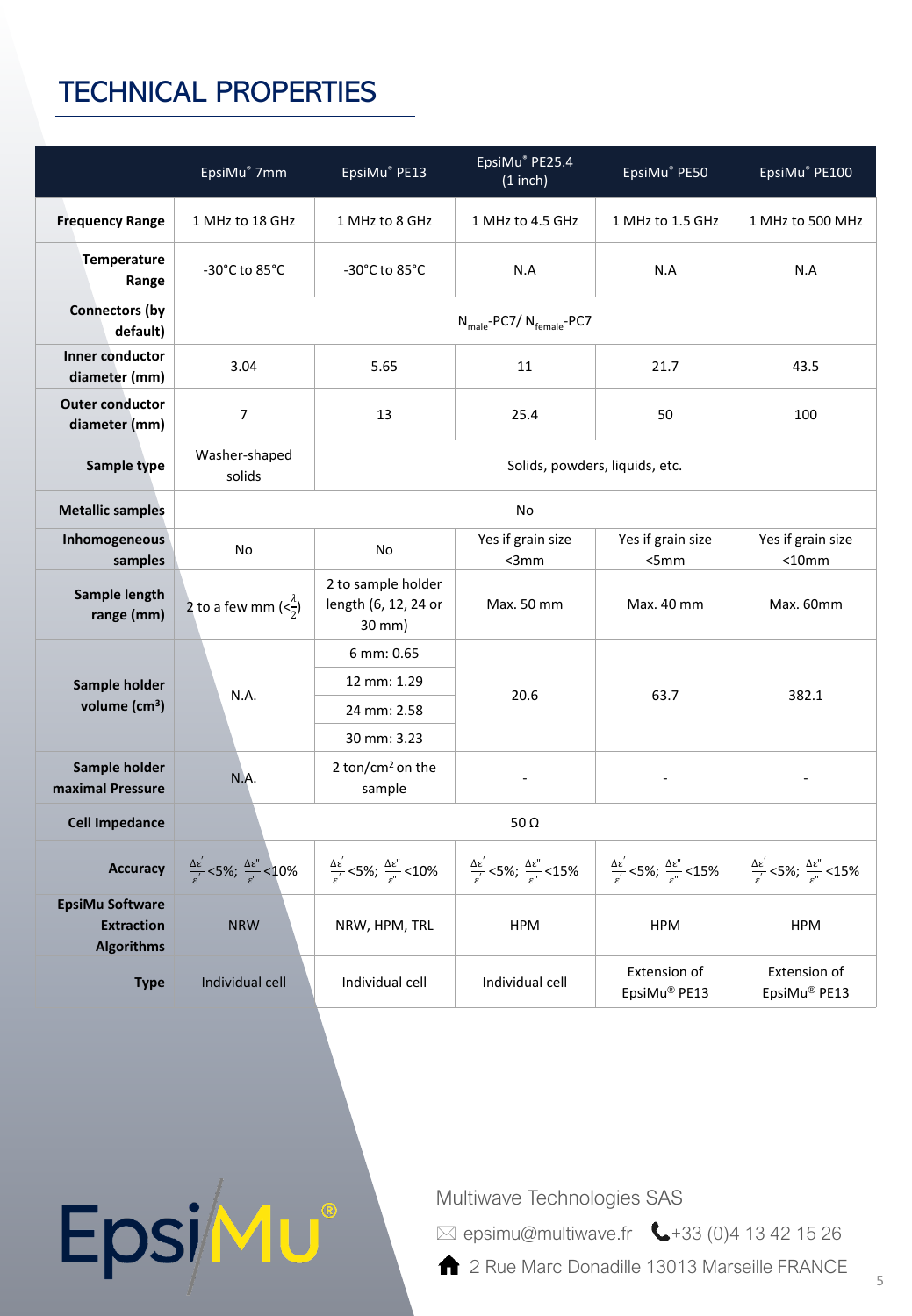# **ACESSORIES**

The EpsiMu® PE13 has been, since its first prototype, a technology molded to answer a need of versatility. As a complement to the solid-restricted EpsiMu® 7mm, the EpsiMu® PE13 with detachable and watertight sample holder measures much more than just washer-shaped solid samples. For instance, a waterdedicated sample holder has been developed to allow the measurement of continuously changing liquids (in terms of concentration, temperature, etc.).

Furthermore, a Temperature Control system is today available as a complement of the EpsiMu® PE13 & 7mm complete kit, supporting the measurement of EM properties of materials as function of not only frequency, but of temperature as well.

We take pride in being able to propose a complete customization of our EpsiMu® kits. For more information on our customization possibilities, please contact [epsimu@multiwave.fr](mailto:epsimu@multiwave.fr)

Modifications or custom orders of either the hardware or software may sustain a further delay.

EpsiMu®

### Liquid Access Sample-holder



PE13's detachable sample-holder

 Available in lengths 12 mm or 24mm

#### Temperature Control System



- $\blacktriangleright$  From room temperature up to 85ºC
- $\blacktriangleright$  Adaptable to EpsiMu® 7mm or PE13 cells
- > Low Temperature Control System coming in 2022!

Multiwave Technologies SAS

 $\boxtimes$  epsimu@multiwave.fr  $\bigcup$ +33 (0)4 13 42 15 26

2 Rue Marc Donadille 13013 Marseille FRANCE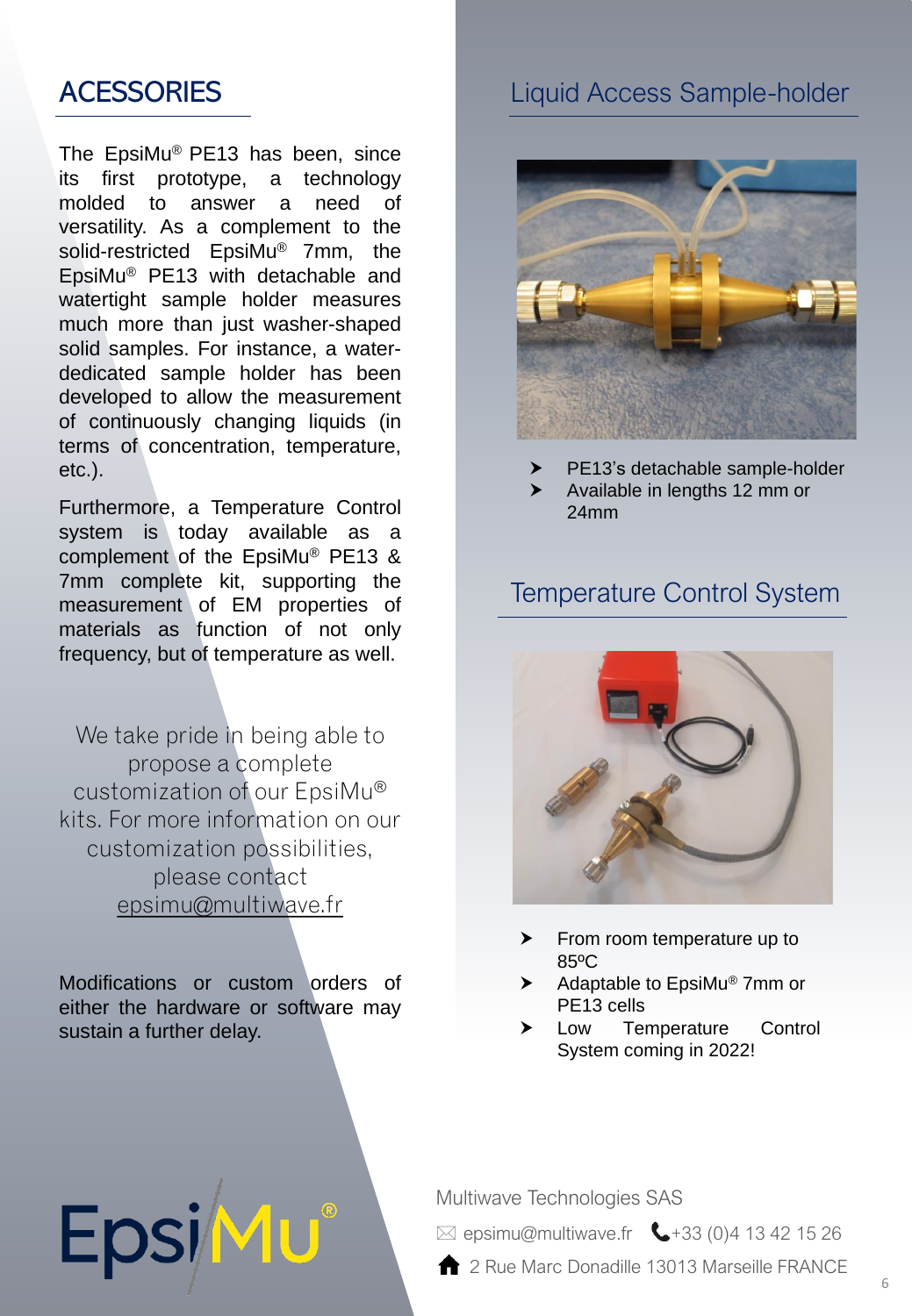### REPLACEMENT PARTS

All parts included in the kits are available as replacement parts. The parts that need to be replaced relatively often are the Teflon partitions, the sample holder internal conductor, and internal and external bolts.

### MAINTENANCE AND FOLLOW-UP

#### AFTER-SALES SERVICE

The EpsiMu® team will accompany you from software installation and VNA connection, to setting up the system and carrying out the first measurements. We also provide measurement advice and measurement verification, if requested.

#### WARRANTY

The EpsiMu® toolkits have a 2-year warranty over manufacturing defects. The warranty does not cover damage caused by accident, improper care, negligence, or by the use of corrosive or other damaging materials. Upon termination of the 2-year warranty period, an annually extension of the warranty can be acquired, which covers the replacement of damaged parts and/or measurement confirmation service/reports. All parts of the EpsiMu® toolkits are replaceable.

EpsiM

#### **DELIVERY**

Shipment is assured within 1 month from receiving the order form, if the products are in stock, or 3 months if the products are out of stock. Modifications or custom orders of either the hardware or software may sustain a further delay.

#### **REFERENCES**

- Ben Ayoub et al. Quantitative determination of bound water in cardboard by dielectric permittivity measurement. Measurement Science and Technology, 2018.
- Hurshkainen et al. A Novel Metamaterial-Inspired RF-coil for Preclinical Dual-Nuclei MRI, arXiv preprint, arXiv:1709.04761, 2017.
- Neves et al. Real Time Microwave Sensor System for Detection of Polluting Substances in Pure Water, Review of Scientific Instruments, 88 (084706); doi: [10.1063/1.4998982](http://dx.doi.org/10.1063/1.4998982), 2017.
- Neves et al. Compressed Perovskite Aqueous Mixtures Near Their Phase Transitions Show Very High Permittivities: New prospects for High Field MRI Dielectric Shimming. Magnetic Resonance in Medicine;

doi:10.1002/mrm.26771, 2017.

#### Multiwave Technologies SAS

- $\boxtimes$  epsimu@multiwave.fr  $\bigcup$ +33 (0)4 13 42 15 26
- 12 Rue Marc Donadille 13013 Marseille FRANCE